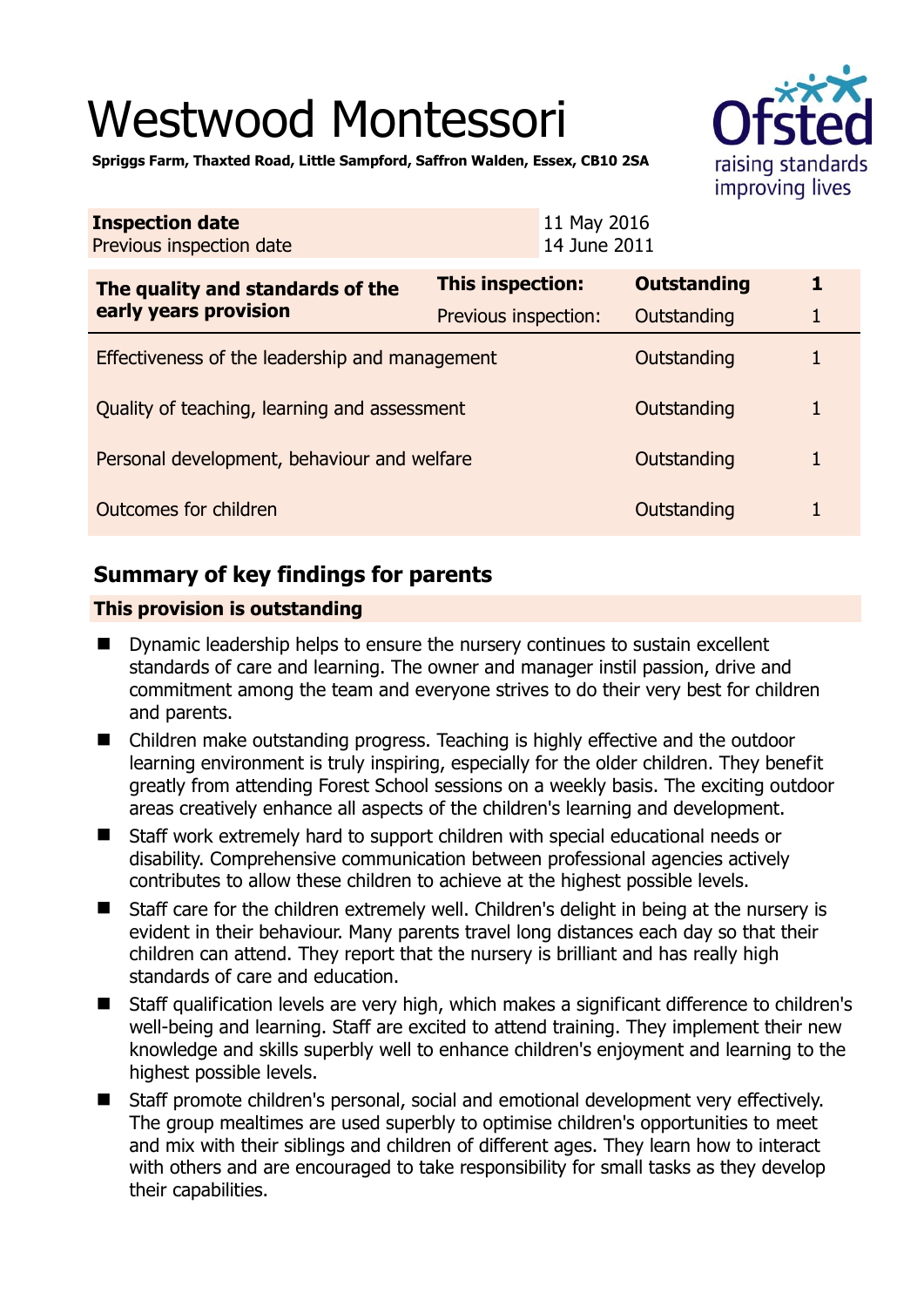# **What the setting needs to do to improve further**

## **To further improve the quality of the early years provision the provider should:**

■ continue to find even more new and inspiring ways to develop the highly stimulating outdoor environment for the younger children.

## **Inspection activities**

- $\blacksquare$  The inspector observed the quality of teaching during activities and assessed the impact this has on children's learning.
- The inspector accompanied a group of children, staff and parent helpers to the Forest School session in the nearby woods.
- The inspector completed joint observations with the manager and with a member of staff trained in delivering Forest School education.
- The inspector held a meeting with the manager. She looked at relevant documentation, such as the provider's self-evaluation and evidence of the suitability of staff working in the nursery.
- The inspector spoke to a selection of parents during the inspection and took account of their views.

## **Inspector**

Jill Hardaker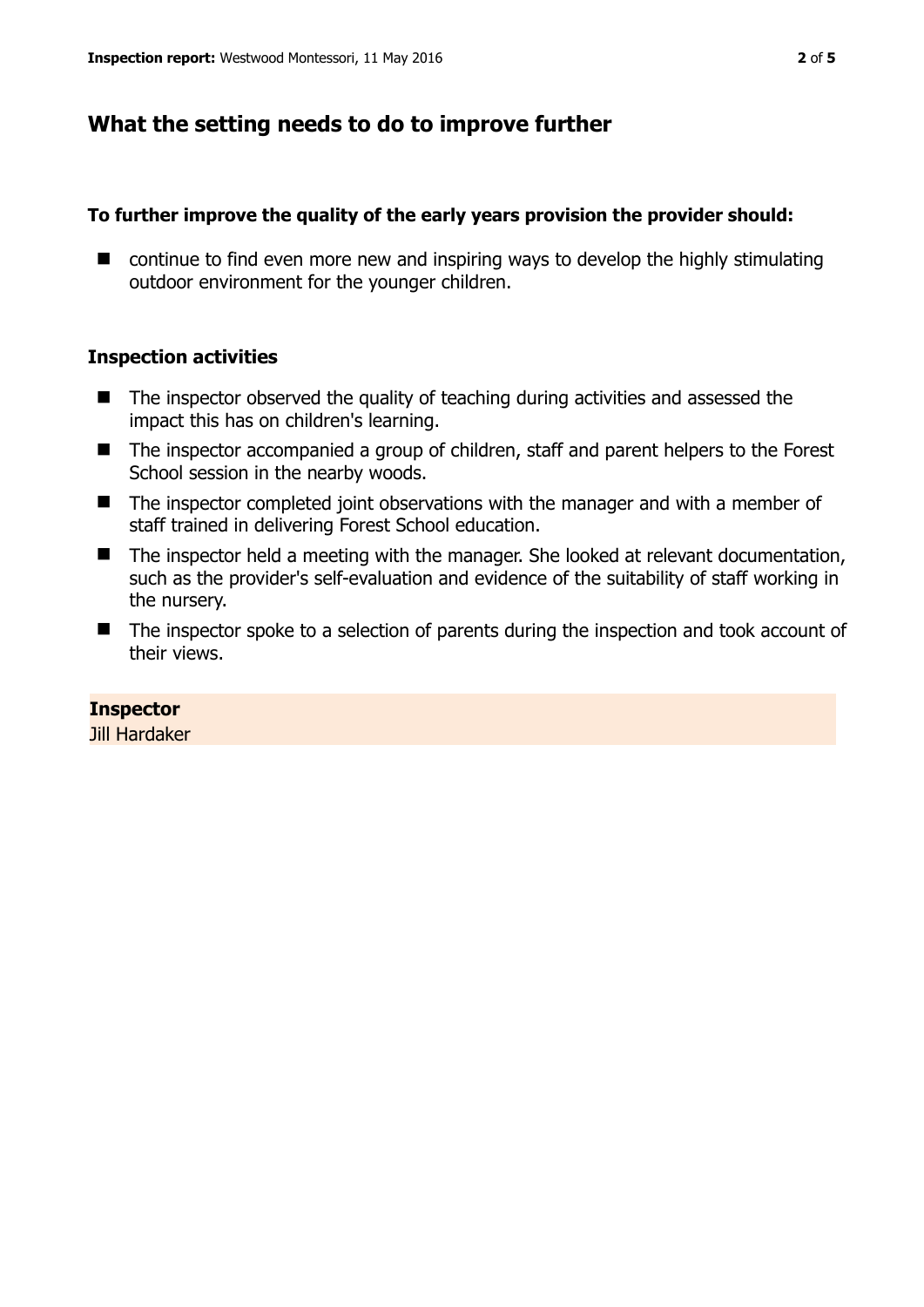## **Inspection findings**

#### **Effectiveness of the leadership and management is outstanding**

The arrangements for safeguarding are effective. Staff thoroughly understand their role in keeping children safe from harm. They involve children in the thorough risk assessments and daily checks of the environment. Children quickly learn to recognise and manage their own risks. Supervision and monitoring of staff performance are highly focused. Staff learn from each other as they observe and give extremely effective feedback to their peers. As a result, staff have an uncompromising drive to work at the highest possible level. Selfevaluation is meticulous and targeted action plans lead to ongoing improvements. Rigorous analysis of children's development means the manager has a comprehensive overview of the progress all children make. This helps to ensure any gaps are promptly addressed. The owner, manager and staff have recognised they can do even more to enhance the learning and development of the younger children, especially outdoors.

#### **Quality of teaching, learning and assessment is outstanding**

Interactions between staff and children are superb and contribute to accelerating children's learning. Staff's wonderful questioning and prompting enables children to learn how to solve their own problems. Children explain in great detail how they made a ball roll all the way down a set of pipes. Staff use a comprehensive system to accurately assess children's development and plan for their next steps in learning. Parents can also access this system, which means they receive continual updates on their child's progress. Staff assess the skills of pre-school children to establish they are confident and ready for school. Children thoroughly enjoy their learning. For example, toddlers become absorbed in fun activities, such as exploring paint, water and dough. Pre-school children enthusiastically learn about lifecycles as they look at how the caterpillars are turning into chrysalises.

#### **Personal development, behaviour and welfare are outstanding**

Close relationships between staff, children and parents flourish. Parents report that the staff are very dedicated and the way they nurture the children is a key strength. Younger children settle well as staff respect each child's needs and routine. Staff skilfully support children to develop excellent communication and language skills. They use clear speech and remind children to express themselves with words rather than sounds or pointing. Children who speak English as an additional language make superb progress. As children bake, staff make new words fun. Children enjoy repeating the word flapjack, as it makes staff laugh. Staff place great emphasis on outdoor play and learning, which significantly benefits children's physical health and well-being. Staff teach children how to behave well and show their appreciation when children are polite and helpful to others.

#### **Outcomes for children are outstanding**

Children make great strides in their learning and the majority of children exceed expected levels of development for their age. They are constantly busy and highly motivated in their play. Children delight in learning outside. The garden and Forest School sessions offer fantastic learning opportunities, where children have abundant space to explore and play imaginatively with water, sand and mud. Children have the best possible start to their education and are superbly prepared for their future learning at school.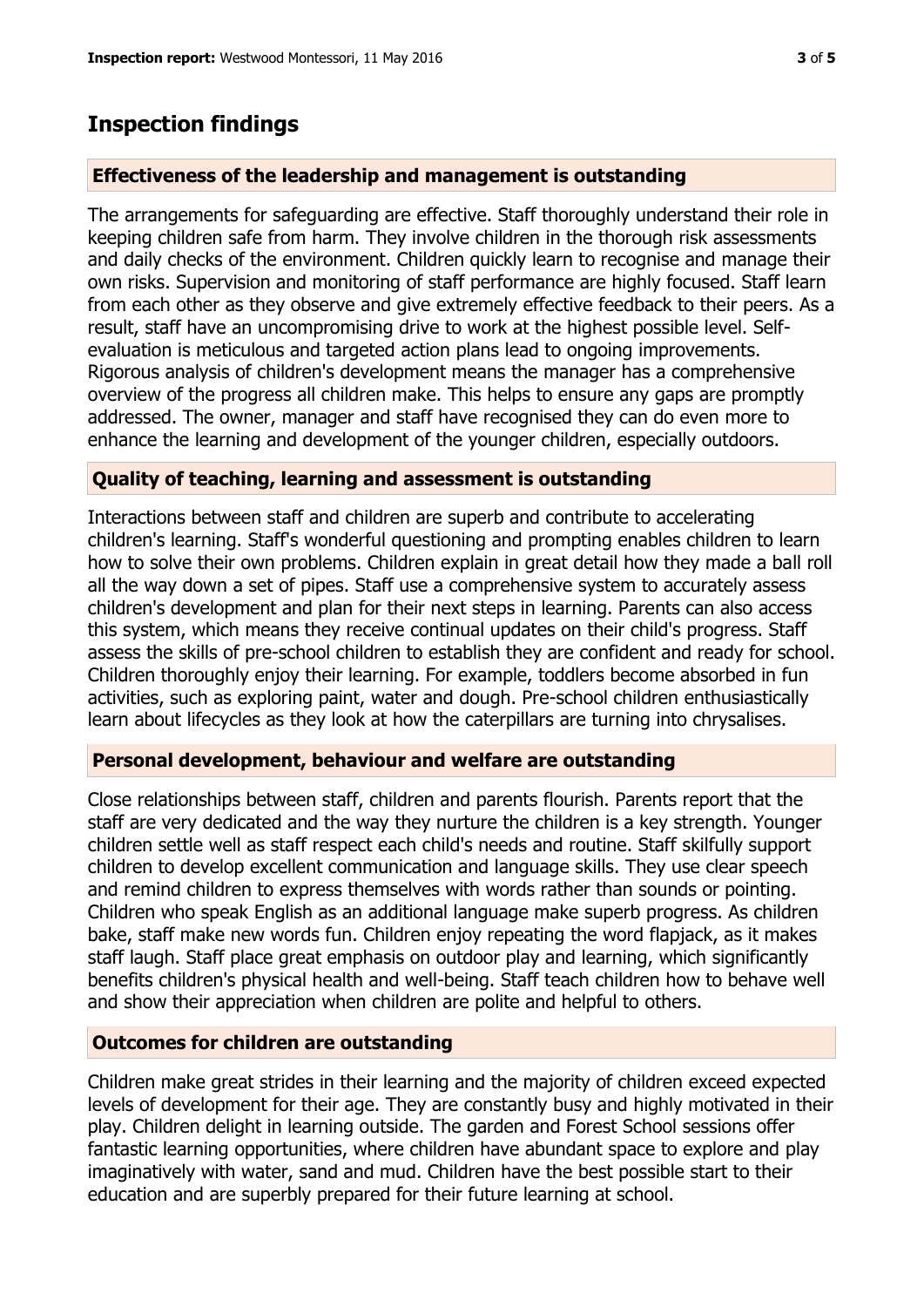# **Setting details**

| Unique reference number       | EY337582                    |  |
|-------------------------------|-----------------------------|--|
| <b>Local authority</b>        | Essex                       |  |
| <b>Inspection number</b>      | 849231                      |  |
| <b>Type of provision</b>      | Full-time provision         |  |
| Day care type                 | Childcare - Non-Domestic    |  |
| <b>Registers</b>              | <b>Early Years Register</b> |  |
| Age range of children         | $0 - 4$                     |  |
| <b>Total number of places</b> | 60                          |  |
| Number of children on roll    | 86                          |  |
| <b>Name of provider</b>       | Michelle Deanna Wisbey      |  |
| Date of previous inspection   | 14 June 2011                |  |
| <b>Telephone number</b>       | 07811 441 615               |  |

Westwood Montessori was registered in 2006. The nursery employs 14 members of childcare staff. They all hold appropriate early years qualifications at level 3 or above. The owner holds early years professional status. The nursery opens from Monday to Friday, from 9am to 3pm, term time only. The nursery provides funded early education for two-, three- and four-year-old children. The nursery supports children who have special educational needs or disability and children who speak English as an additional language.

This inspection was carried out by Ofsted under sections 49 and 50 of the Childcare Act 2006 on the quality and standards of provision that is registered on the Early Years Register. The registered person must ensure that this provision complies with the statutory framework for children's learning, development and care, known as the Early Years Foundation Stage.

Any complaints about the inspection or the report should be made following the procedures set out in the guidance 'Complaints procedure: raising concerns and making complaints about Ofsted', which is available from Ofsted's website: www.gov.uk/government/organisations/ofsted. If you would like Ofsted to send you a copy of the guidance, please telephone 0300 123 4234, or email enquiries@ofsted.gov.uk.